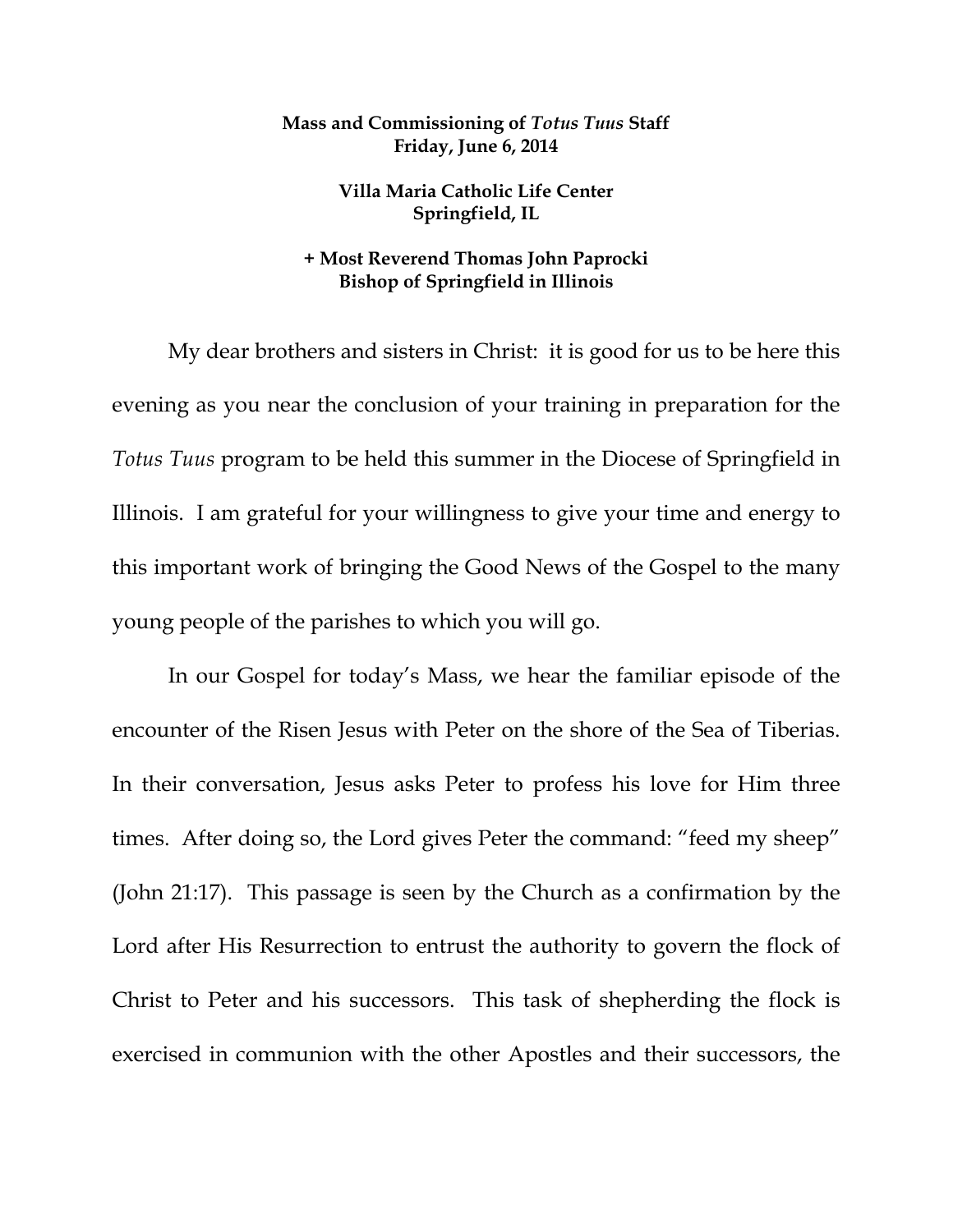bishops, along with the priests and deacons, who are their helpers. Through the hierarchy of the Church, the people of God continue to experience the guidance and protection of the Good Shepherd until He returns in glory.

 While it is true that this work of shepherding the flock falls primarily to those in the Sacrament of Holy Orders, it is important to remember that each of us is called to participate in the work of God's plan of salvation in our own unique ways. In the Gospel that we heard this past Sunday on the Solemnity of the Ascension of the Lord, Jesus issued the following command: "Go, therefore, and make disciples of all nations, baptizing them in the name of the Father, and of the Son, and of the Holy Spirit, teaching them to observe all that I have commanded you" (Matthew 28:19-20). In his homily at the conclusion for World Youth Day this past summer in Rio de Janiero, Pope Francis pointed to this passage and indicated to the young people that it is "a command that the Lord entrusts to the whole Church, and that includes you."1

 Just as the call to make disciples of all nations extends to all of the members of the Church, so too are the faithful called to participate in the work of feeding the sheep of the flock. As I mentioned, this task falls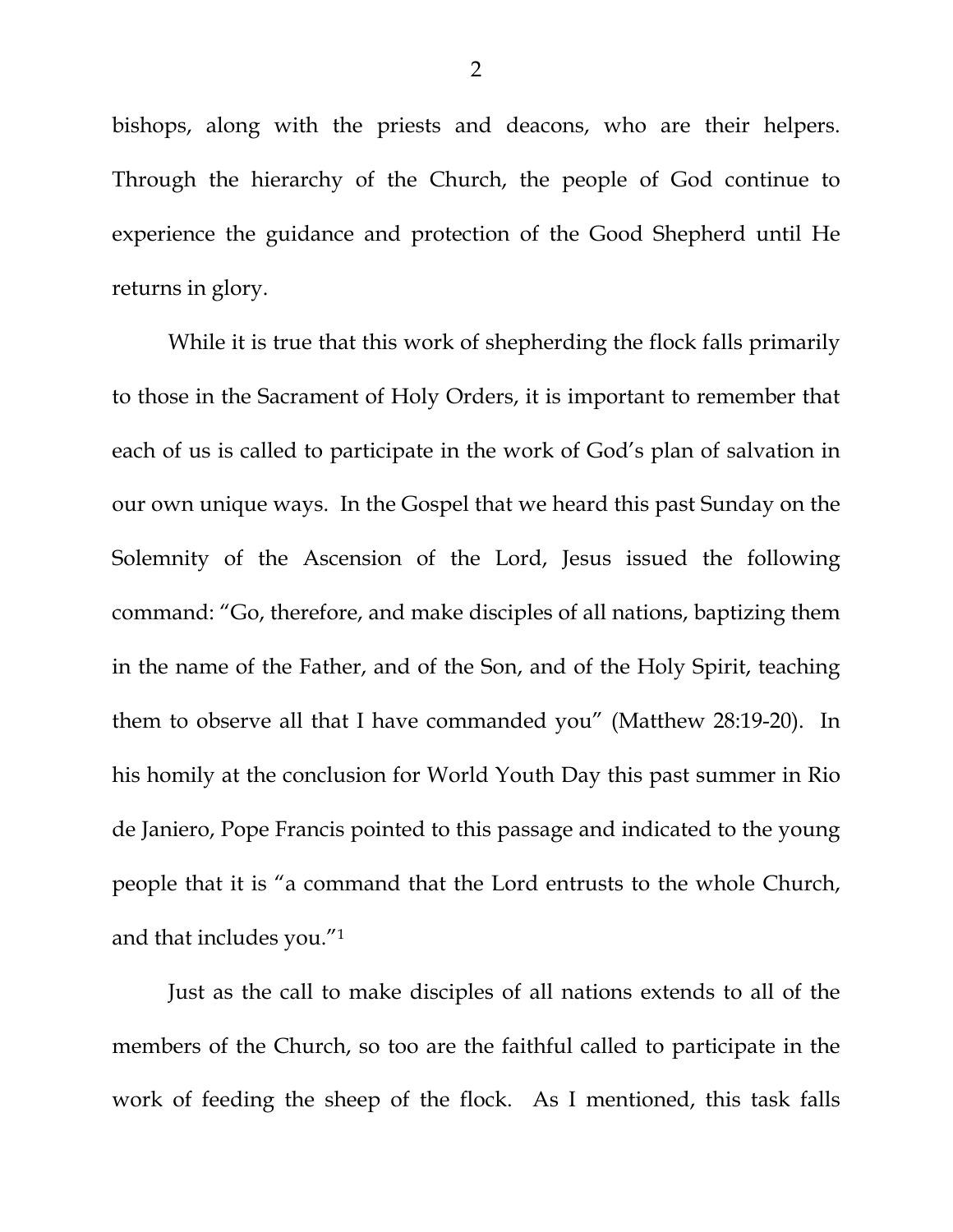primarily to the bishops and their collaborators, but the assistance of the remainder of the faithful is absolutely essential and extremely important. As the one who has been given the primary responsibility of shepherding the flock of this diocese, I am pleased to welcome the assistance that you will provide in inviting the young people of our diocese into a deeper relationship with Christ, the Good Shepherd.

 In his commentary on this dialog between Jesus and Peter, St. Thomas Aquinas writes that the triple command to feed the sheep indicates that "Peter ought to feed them three ways. First, they are to be fed by being taught…Secondly, they are to be fed by example…Thirdly, they are to be fed by being offered temporal help."2 All three of these ways of feeding the sheep will be accomplished by your work this summer.

 First of all, you will feed the young people by teaching them. You will instruct them about the moral teaching of the Church found in the Ten Commandments. You will also teach them to meditate on the public life and ministry of Christ through their praying of the Luminous Mysteries of the Rosary. They will also learn to better appreciate the liturgical life of the Church, particularly in the celebration of the Mass and the Sacrament of Reconciliation. As you teach, be mindful to be good stewards of the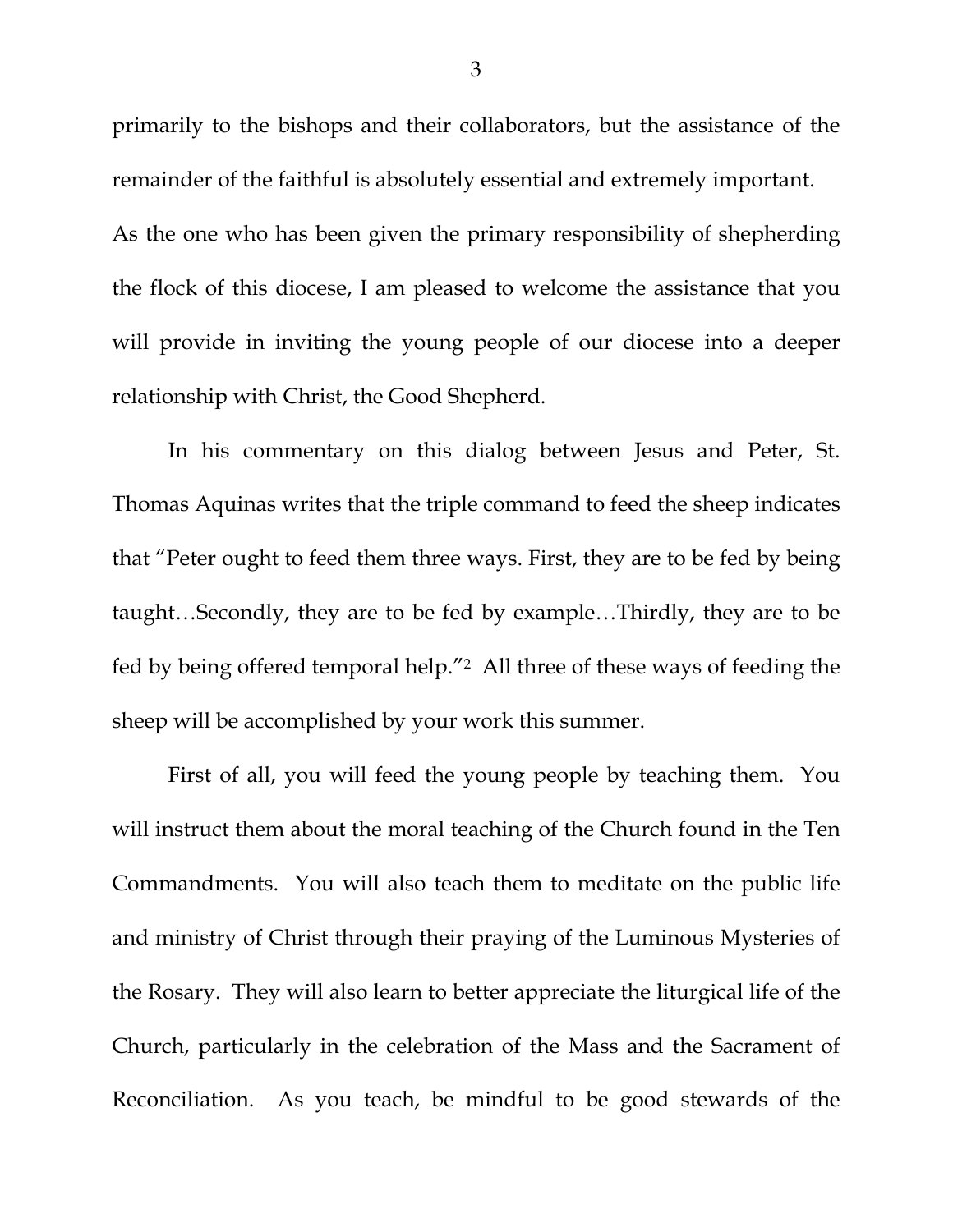Church's Tradition, teaching faithfully what the Church teaches to ensure that the young people are being fed with the good food of sound doctrine, and not the spoiled food of different opinions and theories which are often opposed to the truths of the faith.

 Secondly, you will feed the youth by setting a good example. The example of your life will help to lend credence to the instructions that you share with them. As you provide instructions on the moral life, you must strive to practice what you teach so that your students might have a model to imitate. You will also have the opportunity to give them an example of how to pray, both devotionally and liturgically. In a particular way, you are encouraged to set an example of reverence during the celebration of the Holy Mass, showing to the young people by your attention that this is the most important part of our lives as Catholics.

 Finally, we come to task of feeding the young participants by offering them temporal help. This form of feeding may not be quite as clear, as you are likely not going to be serving them in the same ways that you might serve somebody who does not have food, money, or shelter. I would like to suggest, however, that you are addressing their temporal needs by providing them with opportunities for fun and entertainment. Contrary to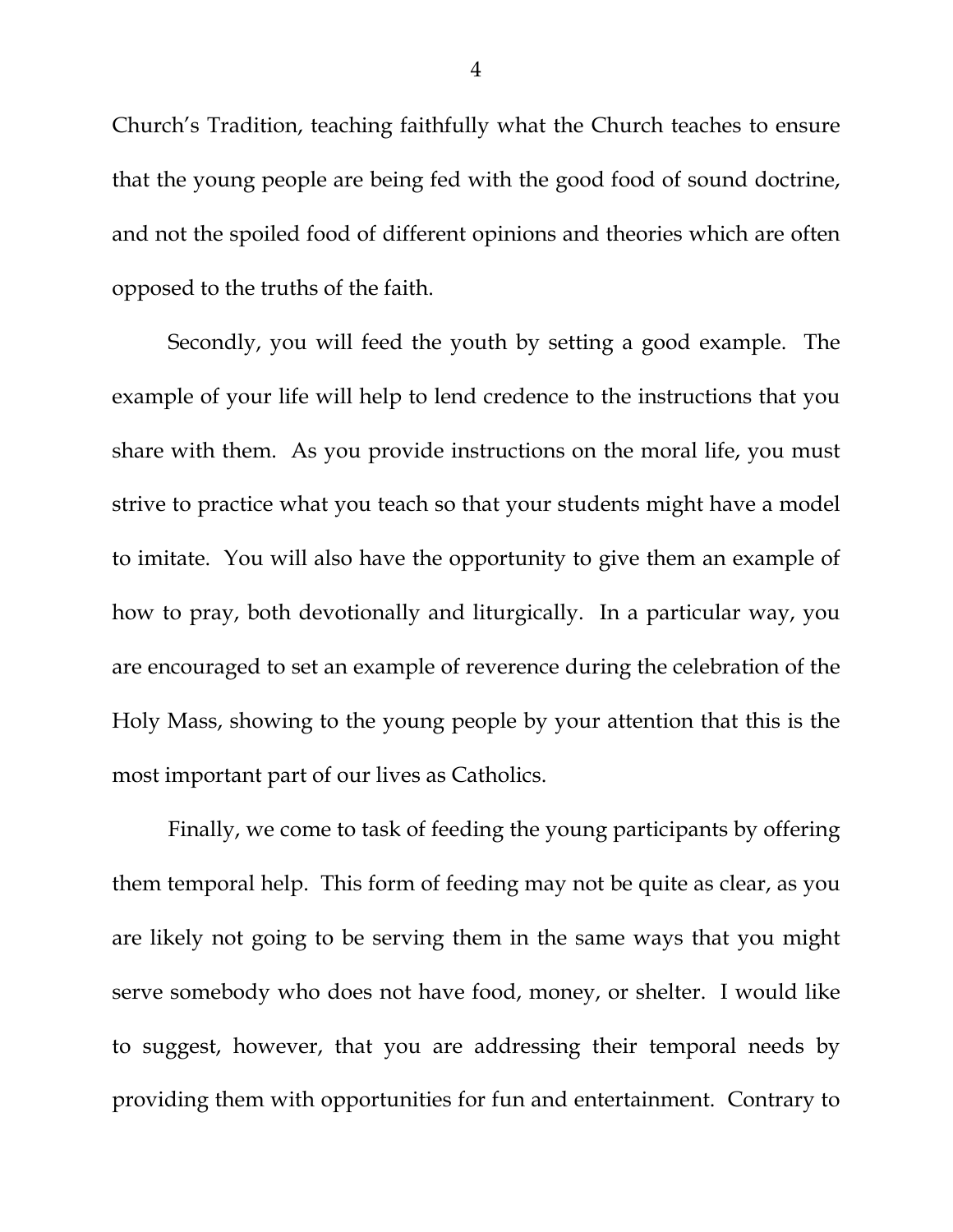some opinions, living our Catholic faith is not opposed to having fun. Enjoying activities and leisure can be good for us both mentally and physically so that we are more well-balanced in our lives and better able to accomplish the tasks that we have to do. In addition to the health benefits, the skits, games, and activities offer wonderful opportunities for imparting lessons and promoting various virtues.

 Once again, I would like to thank all of you for your generosity in committing yourselves to be of service to the young people of our diocese and in assisting me in my responsibility of feeding the flock entrusted to my care. The work may be challenging at times and you may not initially see the fruits of your labors, but you can be assured that if you trust in God's grace, stay close to the Lord and remain faithful to the work that you are being asked to do, the Lord will do great things through you in the lives of many. May you continually seek the intercession of our Blessed Mother, under whose patronage this program has been entrusted, asking for her motherly care to assist you and all you serve in drawing closer to her Son.

May God give us this grace. Amen.